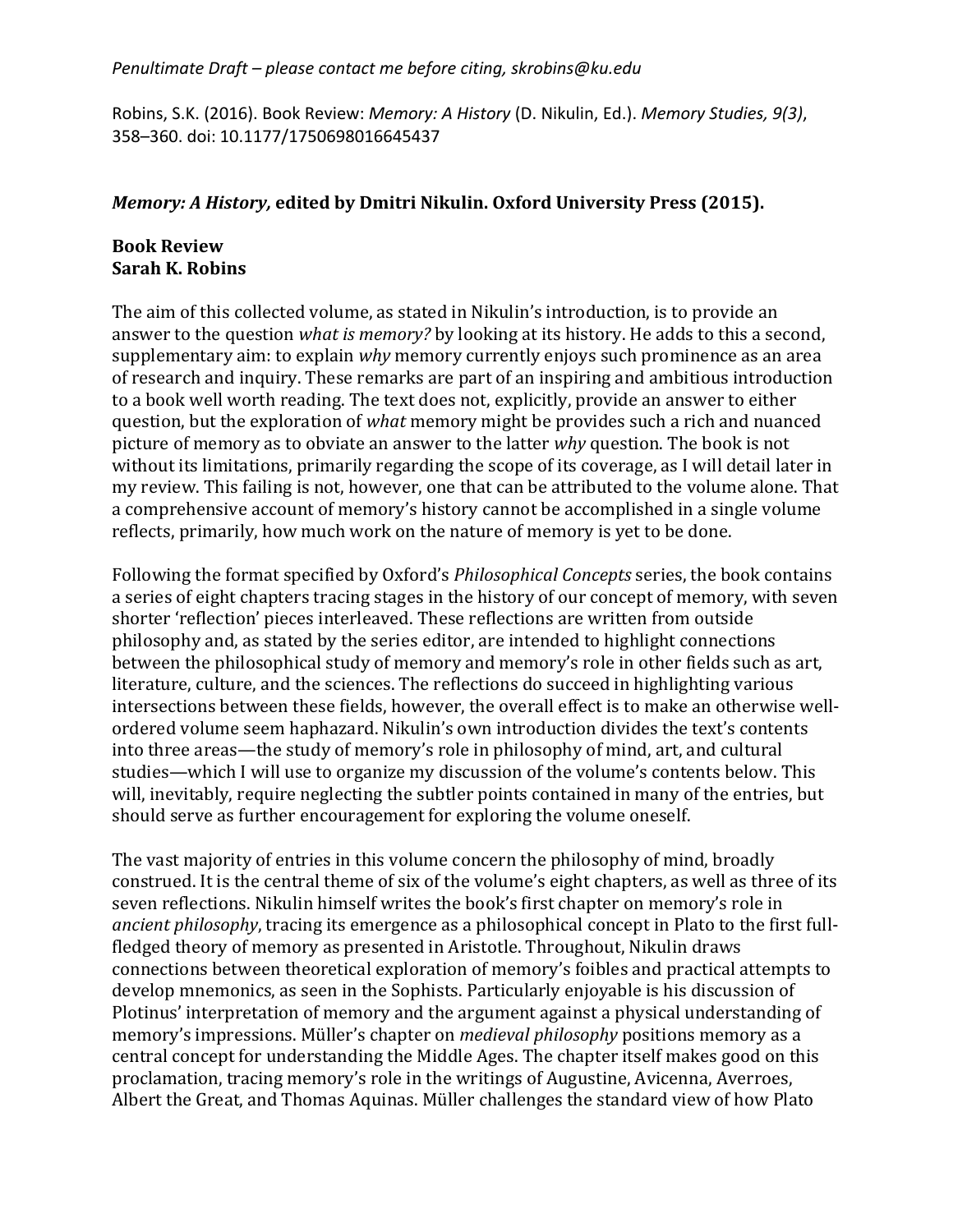Robins, S.K. (2016). Book Review: *Memory: A History* (D. Nikulin, Ed.). *Memory Studies, 9(3)*, 358–360. doi: 10.1177/1750698016645437

and Aristotle's views shaped theories of memory in the medieval period, demonstrating the various ways in which the clash between the Platonic view of the intellect and the naturalized, Aristotelian view of the was reconciled in the thinkers of this period. Given this frame, Müller's chapter provides a nice echo of the themes in Nikulin's prior entry.

Clucas' chapter on *renaissance and early modern philosophy* breaks with the two prior, in that he offers a definitive thesis—specifically, Clucas argues that, across this period, memory evolved from a sensitive faculty to a function of the intellect. Clucas draws evidence for this claim from the philosophical dictionaries of the renaissance and the tools for rhetoric advocated by Ramus and Melanchthon. The aim of this chapter appears to influence the philosophers from the early modern period that Clucas incorporates. He focuses primarily on Descartes, Hobbes, Alsted, and Locke, emphasizing their collective fascination with memory's instantiation in the brain and its role in supporting the nature of cognition. 

Clucas' thesis also provides an implicit bridge to the three remaining chapters on memory's role in philosophy of mind, which can be understood as distinct routes via which the understanding of memory as an intellectual capacity of memory has been further developed. Nuzzo's chapter on *German philosophy* provides a compelling account of how the intellectual capacity of memory becomes a vehicle for self-reflection in the writings of Kant, Fichte, Schelling, Novallis, Hegel, Schlegel, Hölderin. Nuzzo's discussion nicely illustrates the way in which memory shifts from being understood as the grounding for subjectivity and consciousness to the basis for the absolute and for history itself. The chapter on memory in *continental philosophy*, provided by de Warren, continues this historical development in the more recent works of Nietzsche, Bergson, Husserl, Heidegger, Deleuze, and Derrida. Memory's metaphors loom large for these thinkers, and de Warren illustrates well the interplay of these metaphors with the concept of memory employed by each theorist. His inclusion of experimental work on memory in the late 19<sup>th</sup> and early 20<sup>th</sup> century—particularly the research of Ebbinghaus and Semon—comes as a surprise, but is nicely integrated with the chapter's main themes.

Bernecker's chapter on memory's role in *analytic philosophy* develops a distinct thread of research on memory, but one that can also be understood as arising out of the intellectual characterization of memory in the early modern period as provided by Clucas. As Bernecker illustrates, the analytic tradition has explored memory's intellectual functions by considering its various types, and its relation to knowledge and personal identity.

Issues pertaining to memory and the philosophy of mind are central to three of the volume's reflections as well. Chen's reflection on the role of forgetfulness in Daoism identifies ways the order or priority between remembering and forgetting in Daoist thought challenges the priority of retention in many Western views. Forgetting is the force that leads to self-discovery, the process by which one ceases to be influenced and manipulated by outside sources. This reflection feels out of place, both in its location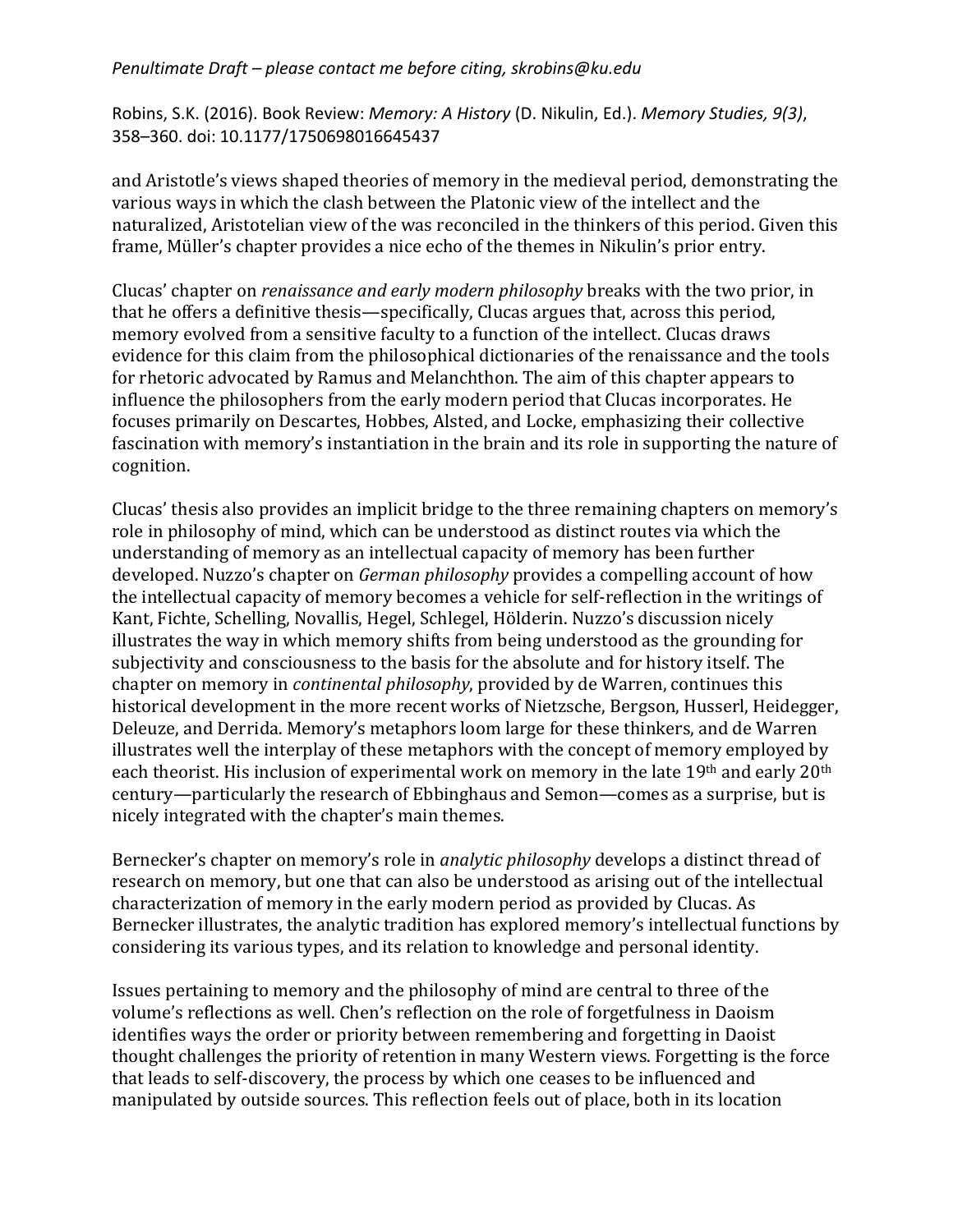Robins, S.K. (2016). Book Review: *Memory: A History* (D. Nikulin, Ed.). *Memory Studies, 9(3)*, 358–360. doi: 10.1177/1750698016645437

between the chapters on *renaissance and early modern philosophy* and *classical German philosophy* and as the sole entry concerned with non-Western ideas.

Zaretsky's reflection on Freud's view of memory fits well in its place, appearing after de Warren's chapter on *continental philosophy*. Zaretsky's portrayal of Freud perpetuates the intermingling of memory and the transmission of social and cultural ideas as emerged in de Warren's discussion, and also nicely anticipates work on the various unconscious aspects of memory as it develops in Bernecker's *analytic philosophy* chapter. Schacter's reflection on contemporary psychology's characterization of memory as a constructive process is a fascinating foray into this view that now predominates empirical research into memory. Although Schacter pitches the view as a relatively recent development, tracing its origins to Frederic Bartlett's work in the early  $20<sup>th</sup>$  century, several of the volume's chapters (implicitly) challenge this characterization. Müller's depiction of Albert the Great's view of memory looks highly constructive, as do many of the views from Nuzzo's survey of *classic German philosophy,* to name only a few. The possibility of such connections makes evident the ways in which this volume can serve as a great resource to memory scholars.

Memory's role in the trajectory of art is captured primarily in three of the volume's early reflections, which cover the memorialization of Greece in Roman Art, the influence of visual memory on the artistic work of Villard de Honnecourt, and the role of photographic memory in Proust's *Recherche*. These reflections are built into the structure of books in Oxford's *Philosophical Concepts* series, but their importance to the current volume is difficult to assess since many of its chapters already include discussion of artistic and cultural uses of memory from their respective period.

Two chapters focus on memory's role in cultural studies. Rothberg's chapter on *trauma*, *memory, and the holocaust* explores the intersections of these three concepts in a memoir of a voung child's experiences at Auschwitz. Rothberg offers a compelling discussion of these issues, but the entry is short and less systematic than the other chapters. It is more similar in focus to the volume's reflections, adding to the feeling that the volume is disorganized. Assmann's chapter on *cultural memory* offers a thorough and captivating discussion of various roles memory plays in culture, providing an especially helpful discussion of the differences between communicative and cultural memory. This chapter is nicely paired with Honneth's reflection on *collective memory*, which further explores the role of memory beyond the individual.

As demonstrated by this review of its contents, the volume covers considerable ground. Still, its presentation of memory's history leaves many gaps. There are gaps within the periods the volume intends to survey. This is most apparent, for example, in the entry on *renaissance and early modern philosophy*, where there is no mention of either David Hume or Thomas Reid. The more troubling gap comes from the volume's focus on memory's role in Western philosophy. As the reflection on Daoism makes clear, memory places an important role in Chinese philosophy, which would seem to provide warrant for at least a